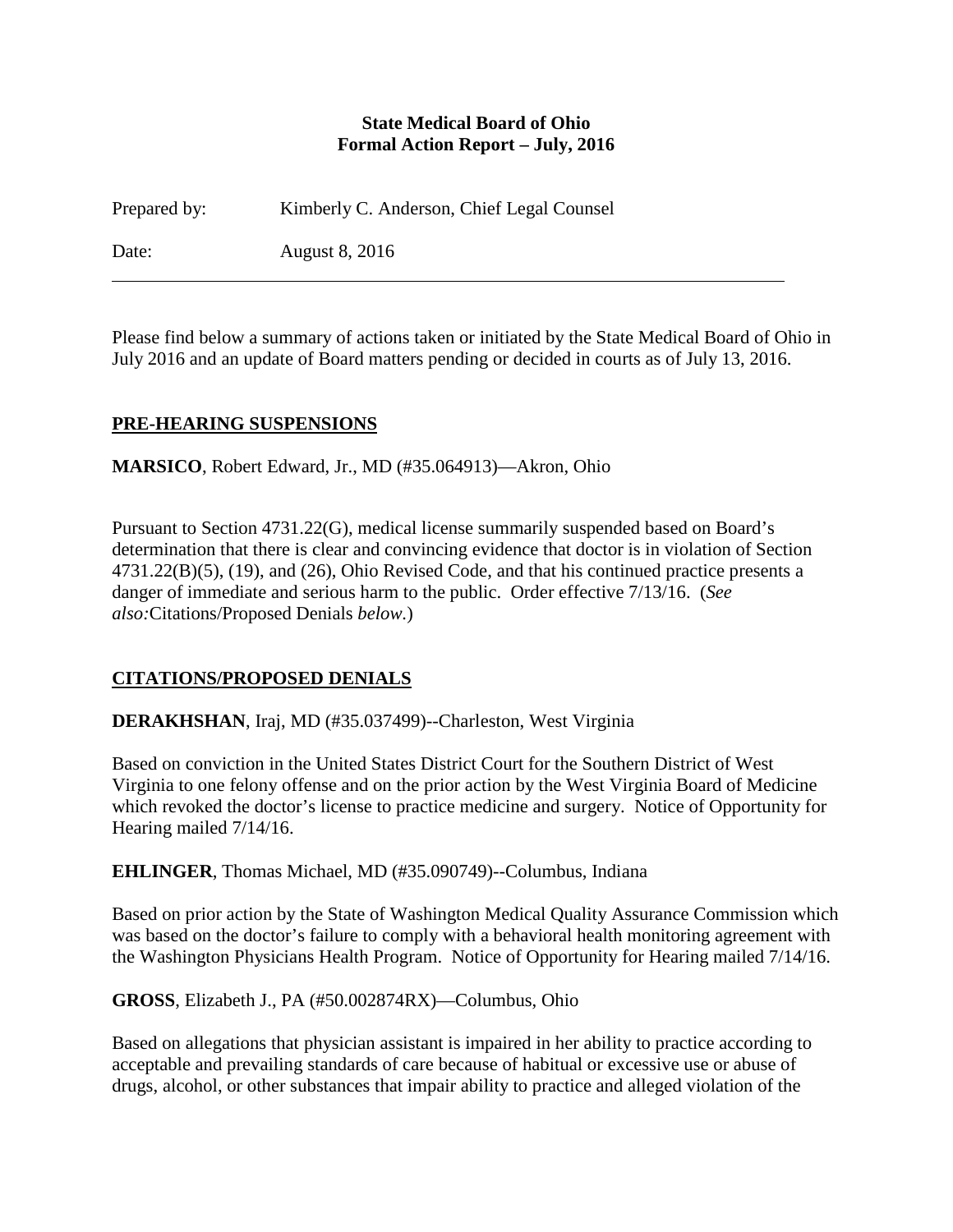conditions placed by the Board on the physician's assistant's certificate to practice. Notice of Opportunity for Hearing mailed 7/14/16.

## **MARSICO**, Robert Edward, Jr., MD (#35.064913)—Akron, Ohio

Based on allegations that doctor is impaired in his ability to practice according to acceptable and prevailing standards of care because of habitual or excessive use or abuse of drugs, alcohol, or other substances that impair ability to practice; that doctor is unable to practice according to acceptable and prevailing standards of care without appropriate treatment, monitoring or supervision by reason of mental or physical illness; and that doctor made a false, fraudulent, deceptive, or misleading statement in the solicitation of or advertising for patients; in relation to the practice of medicine and surgery; or in securing or attempting to secure any certificate to practice or certificate of registration issued by the Board. Notice of Opportunity for Hearing mailed 7/14/16.

**SAMPSON**, Shane Timothy, MD (#35.063468)—Greenville, Ohio

Based on allegations that doctor engaged in sexual misconduct with one specified patient and that the doctor failed to obtain and/or document obtaining or accessing a report from the Ohio Automated RX Reporting System with respect to two specified patients. Notice of Opportunity for Hearing mailed 7/14/16.

**VENNE,** Alexander Ryan, MT (#33.018216)—Columbus, Ohio

Based on allegations that the massage therapist is impaired in his ability to practice according to acceptable and prevailing standards of care because of habitual or excessive use or abuse of drugs, alcohol, or other substances that impair ability to practice. Notice of Opportunity for Hearing mailed 7/14/16.

### **FINAL ORDERS**

### **ANGERBAUER,** Steven Ralph, MD applicant—Salt Lake City, Utah

Application for certificate to practice medicine and surgery permanently denied. Based on prior action by the Medical Quality Assurance Commission of the State of Washington which placed the doctor's license under monitoring for a period of two and one half years, in addition to other requirements, based on findings relating to the doctor's treatment of a patient who he met at a gentlemen's club for whom he prescribed significant amounts of hydrocodone and was found to have violated appropriate physician-patient boundaries with respect to the same patient. Order effective July 13, 2016.

### **COLLEY**, David Mark, II, MT (#33.022520)—Circleville, Ohio

Certificate to practice massage therapy revoked and subject to a fine in the amount of five hundred dollars (\$500.00). Based on the finding that the massage therapist violated the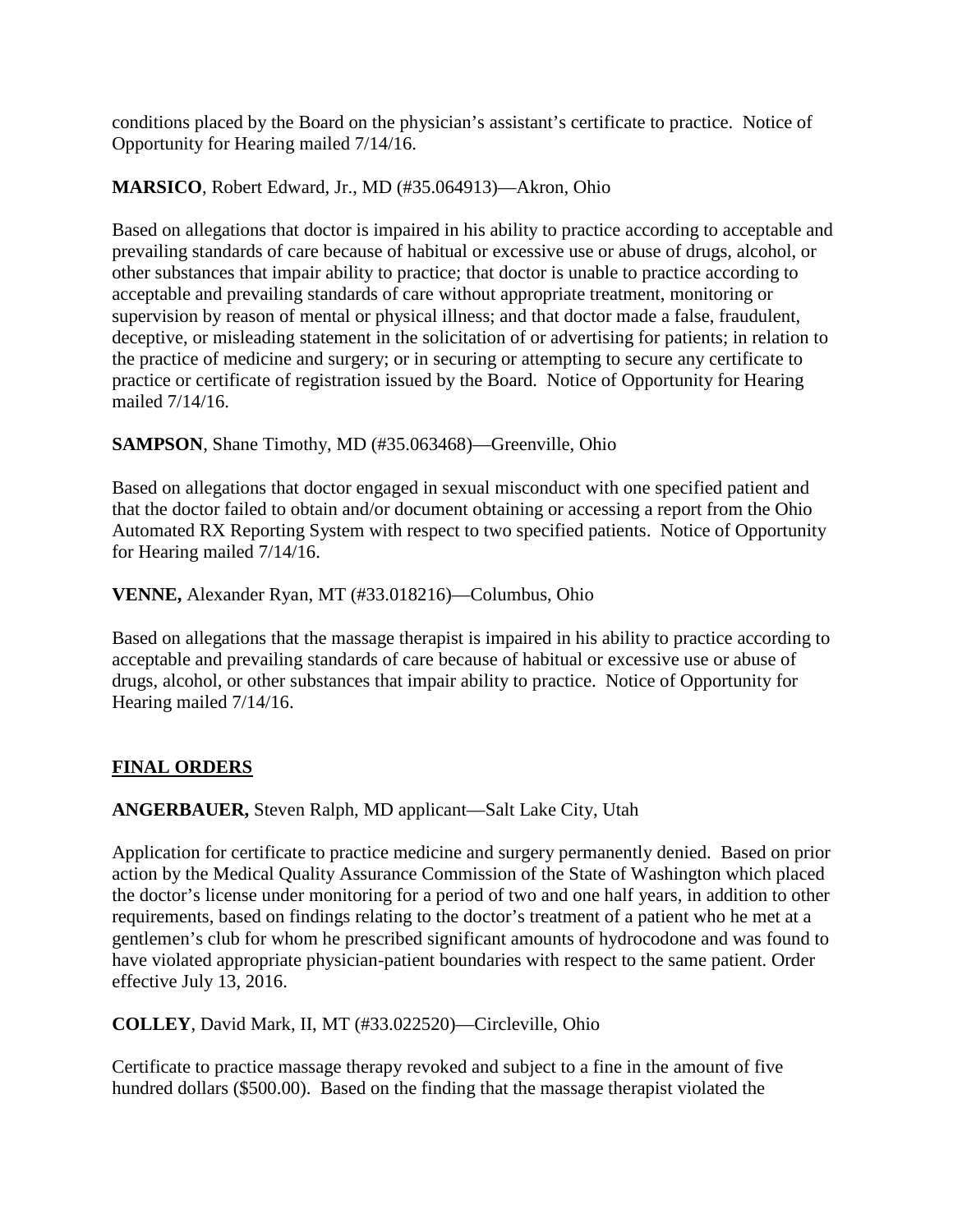conditions of limitation place by the Board upon his certificate to practice and based upon the impairment of his ability to practice according to acceptable and prevailing standards of care because of habitual or excessive use or abuse of drugs, alcohol, or other substances that impair ability to practice. Order effective July 13, 2016. (Journal Entry-No Hearing Requested).

### **deBOURBON,** Ernest Bitela, III, MD (#35.073780)--Plain City, Ohio

Certificate to practice medicine and surgery suspended for at least 365 days, subject to interim monitoring conditions, conditions for reinstatement, and probationary terms for at least one year upon reinstatement or restoration. Certificate to practice medicine and surgery permanently limited such that doctor shall not perform any type of liposuction procedure including, but not limited to, traditional liposuction, VASER liposuction, and/or laser-assisted liposuction. Based on the doctor's violation of the minimal standards of care with respect to two patients and violation of the Medical Board's rule on liposuction in the office setting with respect to one patient. Order effective July 27, 2016. Suspension effective August 27, 2016.

## **ELENNISS**, Kelly Kaye, MT (#33.014834)--Fairview Park, Ohio

Certificate to practice massage therapy revoked. Based on the finding that the massage therapist violated the conditions of limitation placed by the Board upon her certificate to practice. Order effective July 13, 2016.

### **INNOCENZI**, Anthony Edward, DPM (#36.003012)—Boardman, Ohio

Certificate to practice podiatric medicine and surgery permanently revoked. Based on podiatric doctor's plea agreement which adjudicated him guilty of Healthcare Fraud in the United States District Court for the District of Colorado which itself constitutes a plea of guilty to a felony and also based on acts, conduct and omissions which constitute obtaining of or attempting to obtain money or anything of value by fraudulent misrepresentation in the course of practice. Order effective July 13, 2016. (Journal Entry-No Hearing Requested).

### **LANDRY**, Kristen Gabrielle, MD (#57.025517)—Columbus, Ohio

Training certificate to practice medicine and surgery subject to probationary terms, conditions, and limitations until the conclusion of residency/fellowship training in Ohio. Based on doctor's inability to practice according to acceptable and prevailing standards of care by reason of mental illness or physical illness. Order effective July 27, 2016.

### **PERSAUD**, Harry, MD (#35.056175)—Westlake, Ohio

Medical license permanently revoked. Based on the doctor's conviction in the United States District Court, Northern District of Ohio, Eastern Division on one count of Health Care Fraud or Aiding and Abetting Health Care Fraud, thirteen counts of False Statement Relating to Health Care Matters or Aiding and Abetting False Statement Relating to Health Care Matters and one count of Money Laundering, all felonies, and based on the finding that the doctor obtained or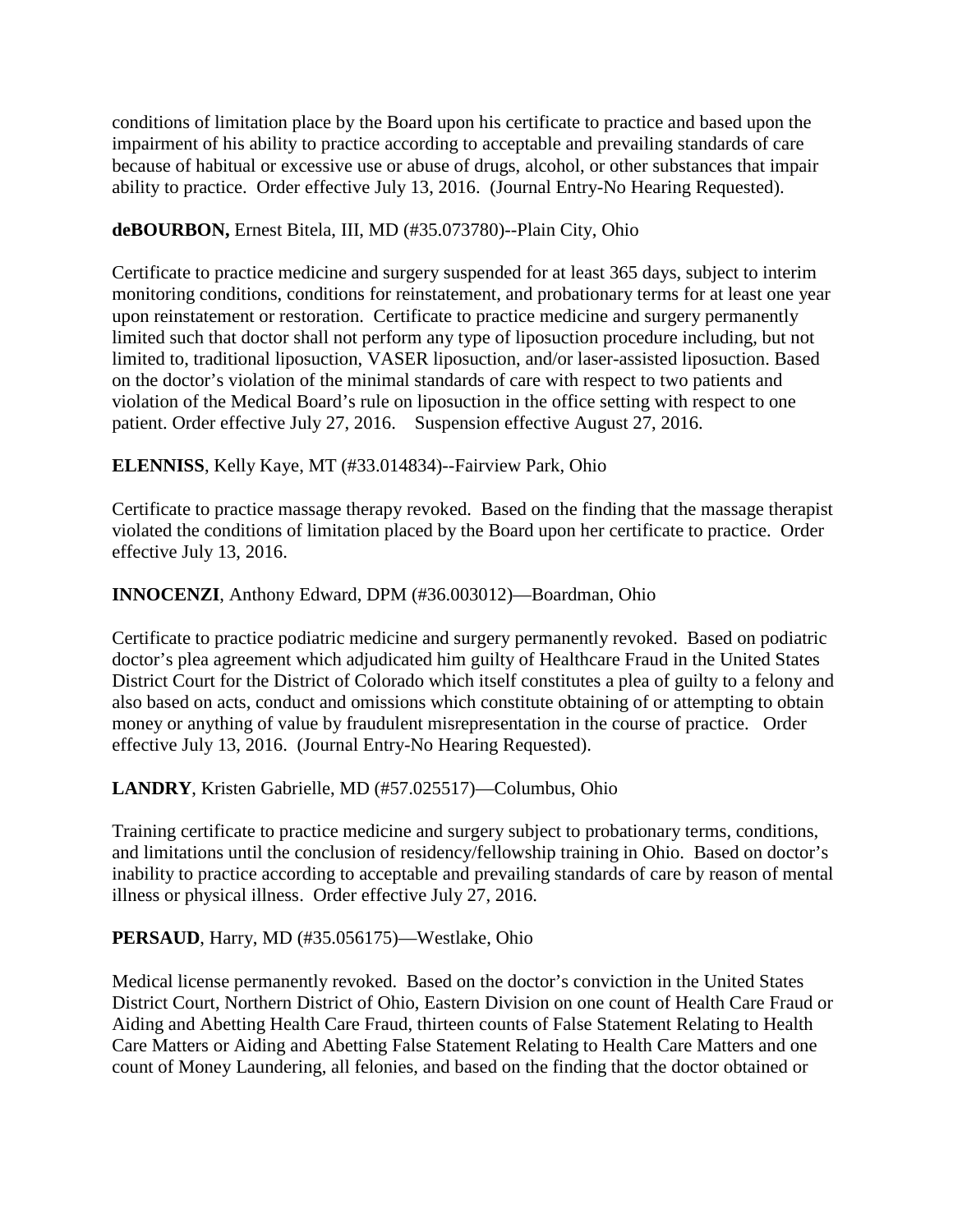attempted to obtain money or anything of value by fraudulent misrepresentation in the course of practice. Order effective July 13, 2016.

## **STEINHAUSER**, Carli A., AA (#67.000189)--Newport, Kentucky

Certificate to practice as an anesthesiologist assistant revoked. Based on the finding that the anesthesiology assistant violated the terms and conditions placed by the Board upon her certificate to practice and that she is impaired in her ability to practice according to acceptable and prevailing standards of care because of habitual or excessive use or abuse of drugs, alcohol, or other substances that impair ability to practice. Order effective July 13, 2016. (Journal Entry—No Hearing Requested).

**WILLIAMS**, James Andrew, DO (#34.005346)—Perrysburg, Ohio

Certificate to practice osteopathic medicine and surgery revoked and subject to a fine in the amount of five thousand dollars (\$5,000.00). Based on the finding that doctor violated the terms and conditions placed by the Board upon his certificate to practice and that he is impaired in his ability to practice according to acceptable and prevailing standards of care due to habitual or excessive use or abuse of drugs, alcohol, or other substances that impair ability to practice. Order effective July 13, 2016. (Journal Entry—No Hearing Requested).

# **VOLUNTARY SURRENDERS/RETIREMENTS/WITHDRAWALS**

**de la FLOR**, Richard, MD (#35.047505)—Toledo, Ohio

Permanent revocation of certificate to practice medicine and surgery authorized by doctor in lieu of formal disciplinary proceedings pursuant to Sections 4731.22(B)(10) and (B)(26), Ohio Revised Code. Effective 7/13/16.

**JONES**, Everett Linn, MD (#35.020405)—Cincinnati, Ohio

Permanent revocation of certificate to practice medicine and surgery authorized by doctor in lieu of formal disciplinary proceedings pursuant to Sections 4731.22(B)(10) and (B)(12), Ohio Revised Code as set forth in the December 9, 2015 Notice of Opportunity for Hearing. Effective 7/13/16.

**LOFTON**, Samuel Clinton, III, PA (#50.002016)--Olmsted Falls, Ohio

Permanent revocation of certificate to practice as a physician assistant authorized by physician assistant in lieu of formal disciplinary proceedings pursuant to Section 4730.25(B)(27), Ohio Revised Code. Effective 7/13/16.

**SHAH**, Mian Wilayat, MD (#35.034282)--Princeton, West Virginia

Permanent revocation of certificate to practice medicine and surgery and permanent withdrawal of application to restore certificate to practice medicine and surgery authorized by doctor in lieu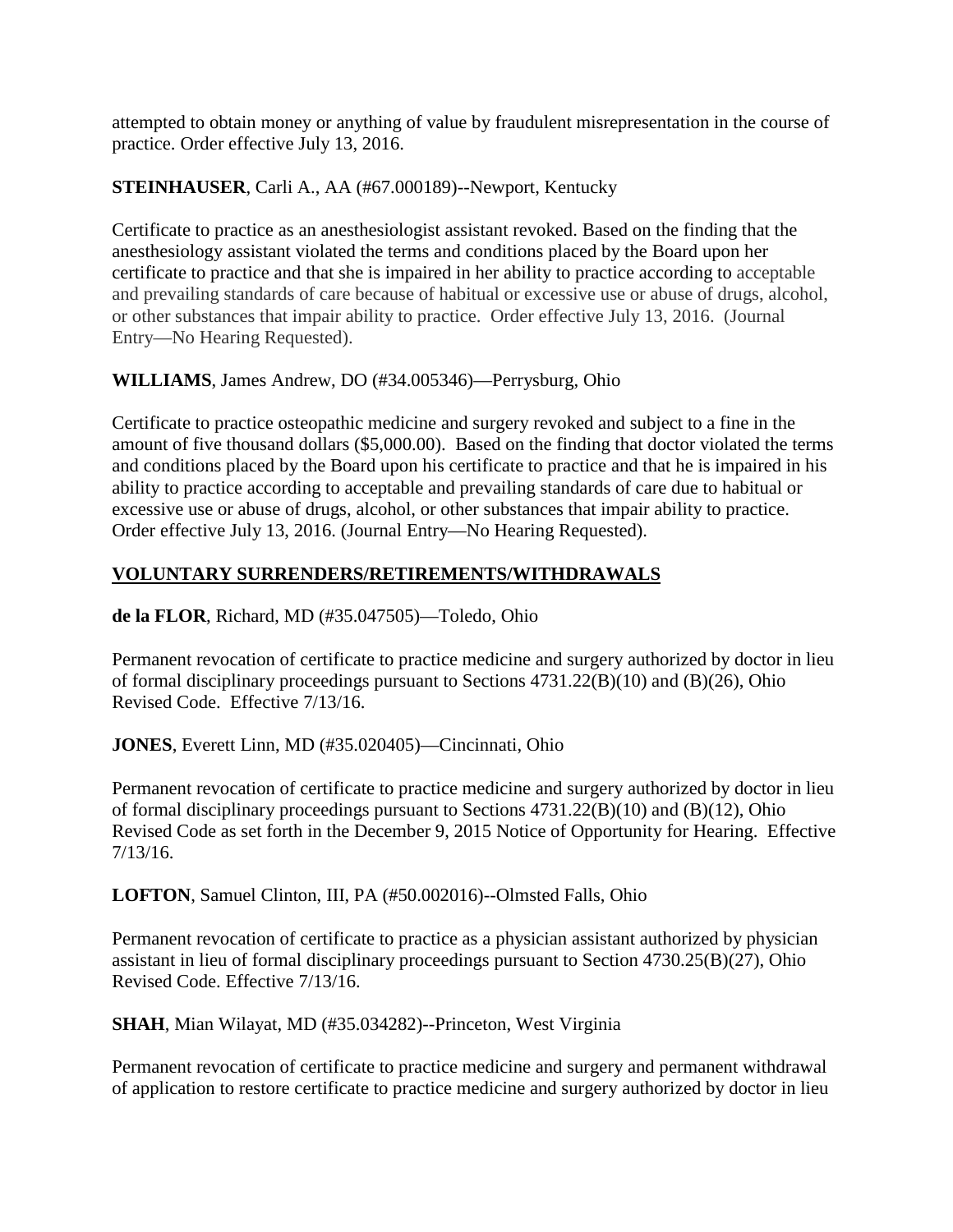of further formal proceedings pursuant to Section 4731.22(B)(19), Ohio Revised Code. Effective 7/13/16.

**TEDROW**, John W., PA (#50.000612RX)—Crooksville, Ohio

Permanent revocation of certificate to practice as a physician assistant authorized by doctor in lieu of further formal disciplinary proceedings pursuant to Sections 4730.25(B)(5) and 4731.25(B)(20), Ohio Revised Code. Effective 7/13/16.

## **CONSENT AGREEMENTS**

**DHILLON,** Jagprit Singh, MD (#35.070181)—Brecksville, Ohio

Medical license suspended for an indefinite period of time subject to interim monitoring conditions and conditions for reinstatement including requirement that doctor enter into a subsequent consent agreement incorporating probationary terms, conditions and limitations as determined by the Board. Based on the doctor's admission that he is impaired in his ability to practice medicine and surgery in accordance with acceptable and prevailing standards of care because of habitual or excessive use or abuse of drugs, alcohol, or other substances that impair ability to practice. Agreement effective 7/13/16.

**MARSH**, James Allen, Jr., DO (#34.009757)—Milan, Ohio

Osteopathic medical license suspended for at least one year, subject to interim monitoring conditions and conditions for reinstatement established, including requirement that doctor enter into a subsequent consent agreement incorporating probationary terms, conditions and limitations as determined by the Board. Based on doctor's admission that he is impaired in his ability to practice medicine and surgery in accordance with acceptable and prevailing standards of care because of habitual or excessive use or abuse of drugs, alcohol, or other substances that impair ability to practice and based upon the doctor's commission of an act that constitutes a felony. Agreement effective 7/13/16.

### **PORTER**, Donna, MT (#33.007572)—Wadsworth, Ohio

Application for restoration of certificate to practice massage therapy granted and suspended for 180 days, subject to interim monitoring terms and probationary terms, conditions and limitations for at least three years. Based on the massage therapist's admission that she practiced massage therapy without a license for more than five years, which constitutes a felony offense. Agreement effective 7/13/16.

**RATNANI**, M. Salim, MD (#35.066312)--Charleston, West Virginia

Application for restoration of certificate to practice medicine and surgery granted, reprimanded and subject to probationary terms, conditions and limitations for at least three years. Based on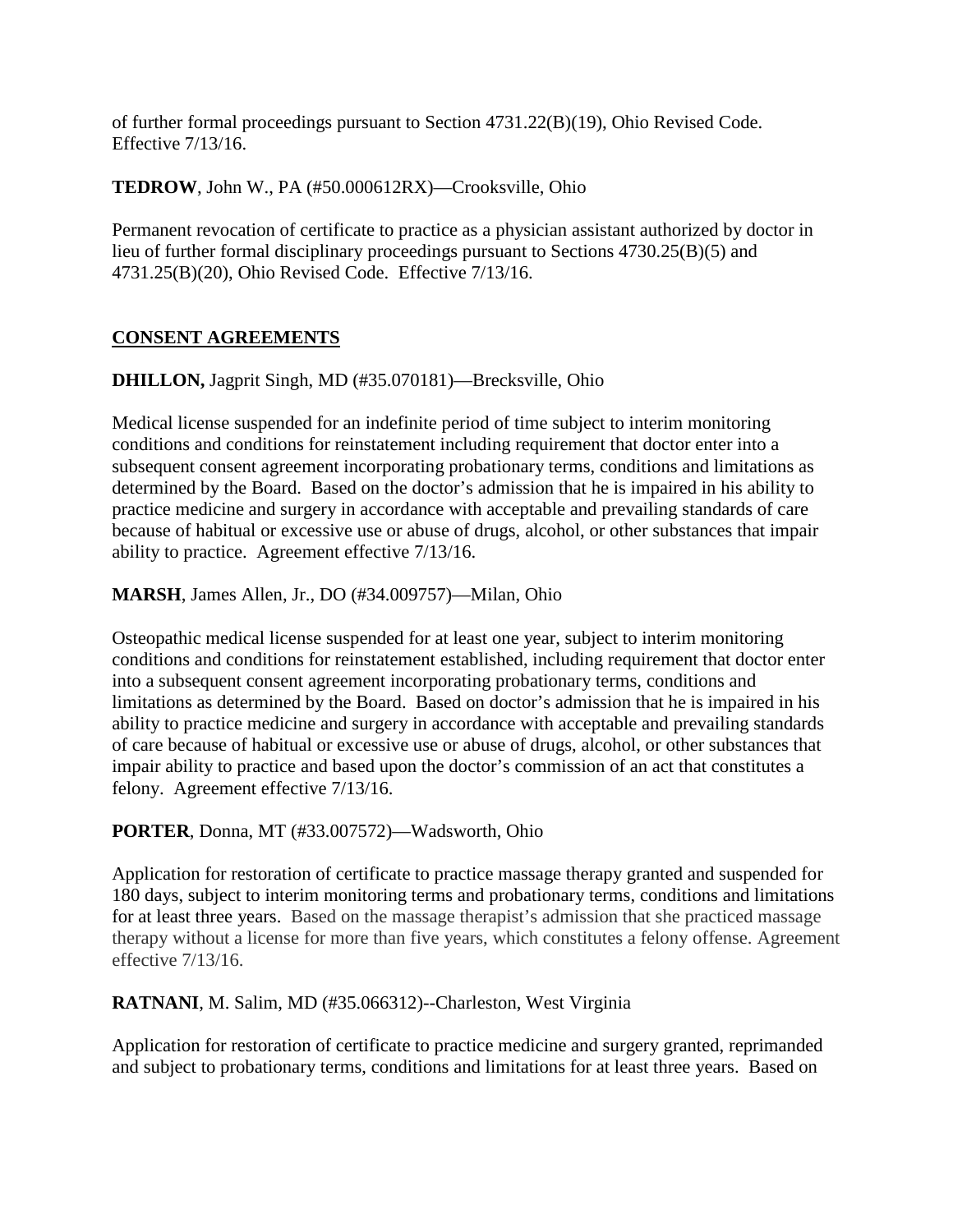prior action by the West Virginia Board of Medicine and the Kentucky Board of Medical Licensure. Agreement effective 7/13/16.

**ZIELINSKI**, Mary A., MT (#33.006948)—Cincinnati, Ohio

Application for restoration of certificate to practice massage therapy granted and suspended for 90 days subject to a fine in the amount of five hundred dollars (\$500.00), interim monitoring terms and probationary terms for at least two years. Based on massage therapist's admission that she practiced massage therapy without a license for more than two years, which constitutes a felony offense. Agreement effective 7/13/16.

## **PROBATIONARY REQUESTS AND MODIFICATIONS**

**BENZ,** Thomas Bartley, MD (#35.127311)--Parkersburg, West Virginia

Doctor's request for approval for monitoring to be conducted by the West Virginia Medical Professional's Health Program while practicing outside of Ohio granted by vote of the Board on 7/13/16.

**CROUSE**, Micah Shawn, MD (#35.093481)—Lexington, Ohio

Doctor's request for approval of controlled substance prescribing course granted by vote of the Board on 7/13/16.

**GOODMAN**, Paul Henry, DO (#34.004948)--Erie, Pennsylvania

Doctor's request to reduce personal appearances to every six months, to reduce required attendance at drug and alcohol rehabilitation meetings to two per week with a minimum of ten per month, to discontinue controlled substance log and chart review requirements granted by vote of the Board on 7/13/16.

**HABER**, Robert Seth, MD (#35.064474)--Shaker Heights, Ohio

Doctor's request for approval of controlled substance and medical record keeping courses granted by vote of the Board on 7/13/16.

**HESLER**, Brian David, MD (#35.121206)--Chicago, Illinois

Doctor's request for approval to discontinue the controlled substance log requirement and to make the December 2016 personal appearance via electronic means granted by vote of the Board on 7/13/16.

**JOHNSON,** Peter Carl, MD (#35.066160)—Graytown, Ohio

Doctor's request for approval of polygraph technician granted by vote of the Board on 7/13/16.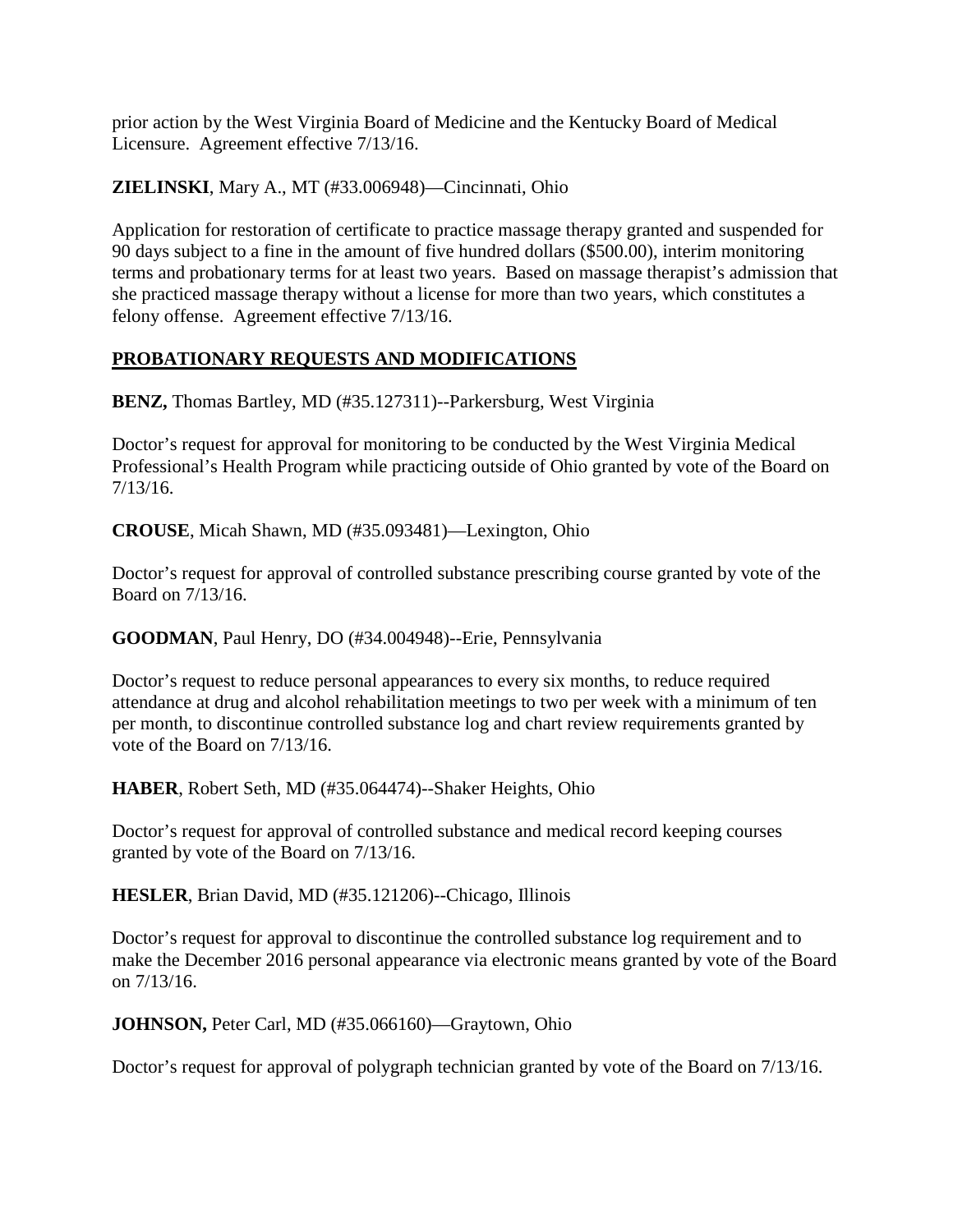**KARAKASIS**, Christopher John, MD (#35.095844)--Durham, North Carolina

Doctor's request for approval of monitoring physician granted by vote of the Board on 7/13/16.

**LAMPHEAR,** James George, MD (#35.083441)--Kailua, Hawaii

Doctor's request for approval to have monitoring conducted by the Hawaii Physician Health Program while doctor resides in Hawaii and to make personal appearances via electronic means granted by vote of the Board on 7/13/16.

**LOPREATO**, Paul Dominic, PA (#50.001095)--Florence, KY

Physician assistant's request for approval of monitoring physician granted by vote of the Board on 7/13/16.

**MACATOL**, Michael Christopher, MD (#35.095993)—Columbus, Ohio

Doctor's request to reduce psychiatric treatment sessions from every three months to every four months granted by vote of the Board on 7/13/16.

**McTAGUE**, Jerome A., MD (#35.063632)--Oklahoma City, Oklahoma

Doctor's request for approval to make personal appearances via electronic means granted by vote of the Board on 7/13/16.

**PATEL,** Dennis A., MD (#35.127412)—Lima, Ohio

Doctor's request for approval to reduce appearances from every three months to every six months granted by vote of the Board on 7/13/16.

**PURVIS**, Jerry Gaines, Jr., MD (#35.080726)--Adel, Georgia

Doctor's request for approval to make personal appearances via electronic means granted by vote of the Board on 7/13/16.

**RABI**, Firas Atallah, MD (#35.098154)—Powell, Ohio

Doctor's request for approval of physician-patient boundaries course granted by vote of the Board on 7/13/16.

**REYES**, Charles Wesley, MD (#35.054845)—Belpre, Ohio

Doctor's request for approval to reduce personal appearances from every three months to every six months and to discontinue the controlled substances log requirement granted by vote of the Board on 7/13/16.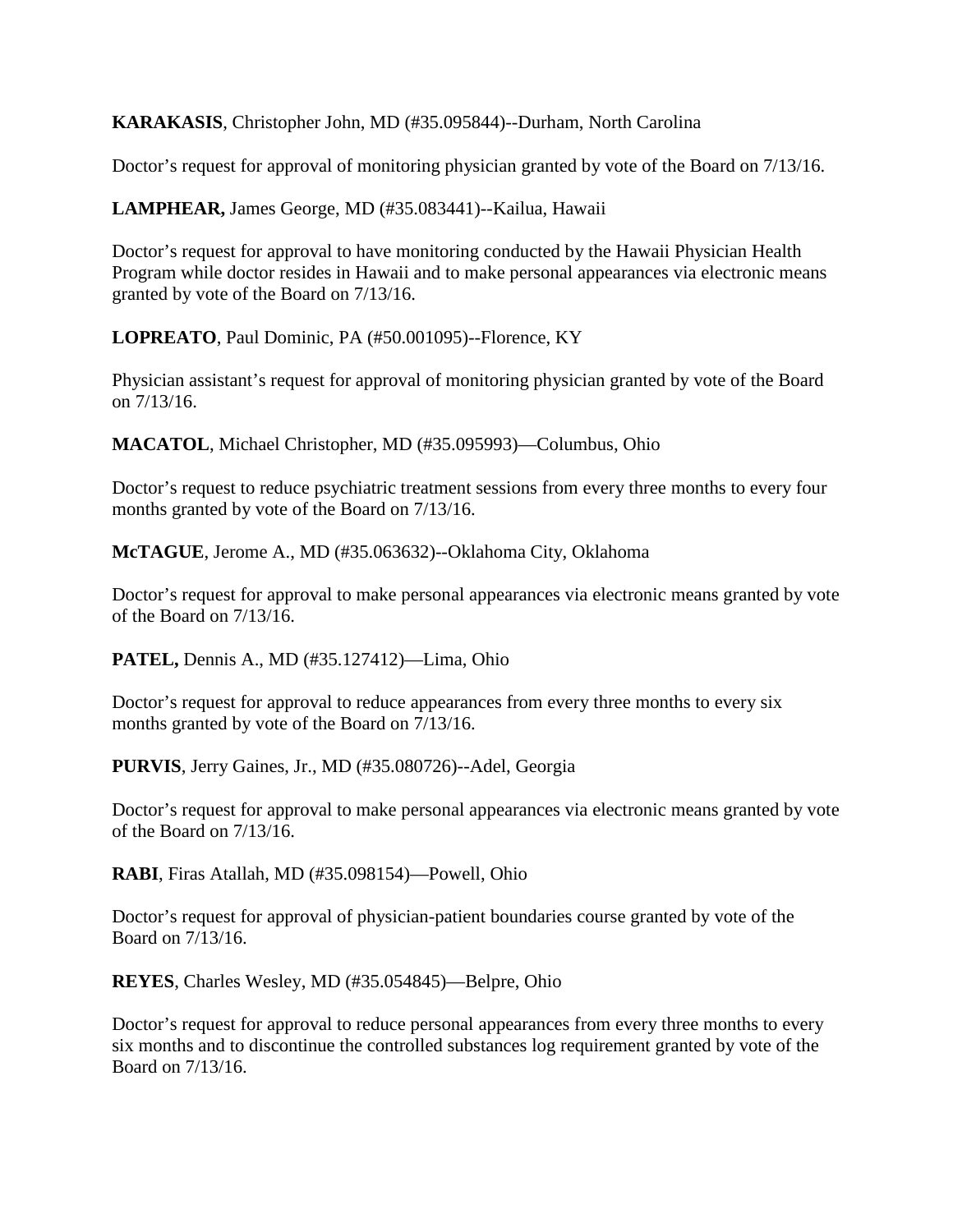**RUFFA**, Anthony Mark, DO (#34.010895)--Erie, Pennsylvania

Doctor's request for approval to reduce psychotherapy treatment sessions from once per month to every three months granted by vote of the Board on 7/13/16.

**SIDDIQUI**, Siraj Ahmed, MD (#35.065056)—Mansfield, Ohio

Doctor's request for approval of practice plan and monitoring physician granted by vote of the Board on 7/13/16. Frequency and number of charts to be reviewed by monitor established.

**SWANSON**, Shannon Lee, DO (#34.008887)--East Springfield, Pennsylvania

Doctor's request for approval of monitoring physician granted by vote of the Board on 7/13/16.

**THOMAS**, Terry Linn, DO (#34.007232)—Whipple, Ohio

Doctor's request for approval to reduce personal appearances from every three months to every six months and to discontinue the chart review and controlled substance log requirement granted by vote of the Board on 7/13/16.

**WHITE,** Christopher Robert, MD (#35.074150)—Aurora, Ohio

Doctor's request for approval of treating psychiatrist granted by vote of the Board on 7/13/16.

### **PROBATION TERMINATED**

**BEISTEL**, Andrew John, DO (#34.009942)—Canfield, Ohio

Doctor's request for release from the terms of the July 8, 2015 Board Order granted by vote of the Board on 7/13/16. Effective immediately.

**LOTTES**, Elizabeth Butler, DO (#34.006444)—Columbus, Ohio

Doctor's request for release from the terms of the July 13, 2011 Consent Agreement granted by vote of the Board on 7/13/16. Effective immediately.

**MUDD,** Mary Elizabeth, MD (#35.051008)—Westerville, Ohio

Doctor's request for release from the terms of the July 8, 2015 Consent Agreement granted by vote of the Board on 7/13/16. Effective immediately.

### **REINSTATEMENTS**

**HABER,** Robert Seth, MD (#35.064474)--Shaker Heights, Ohio